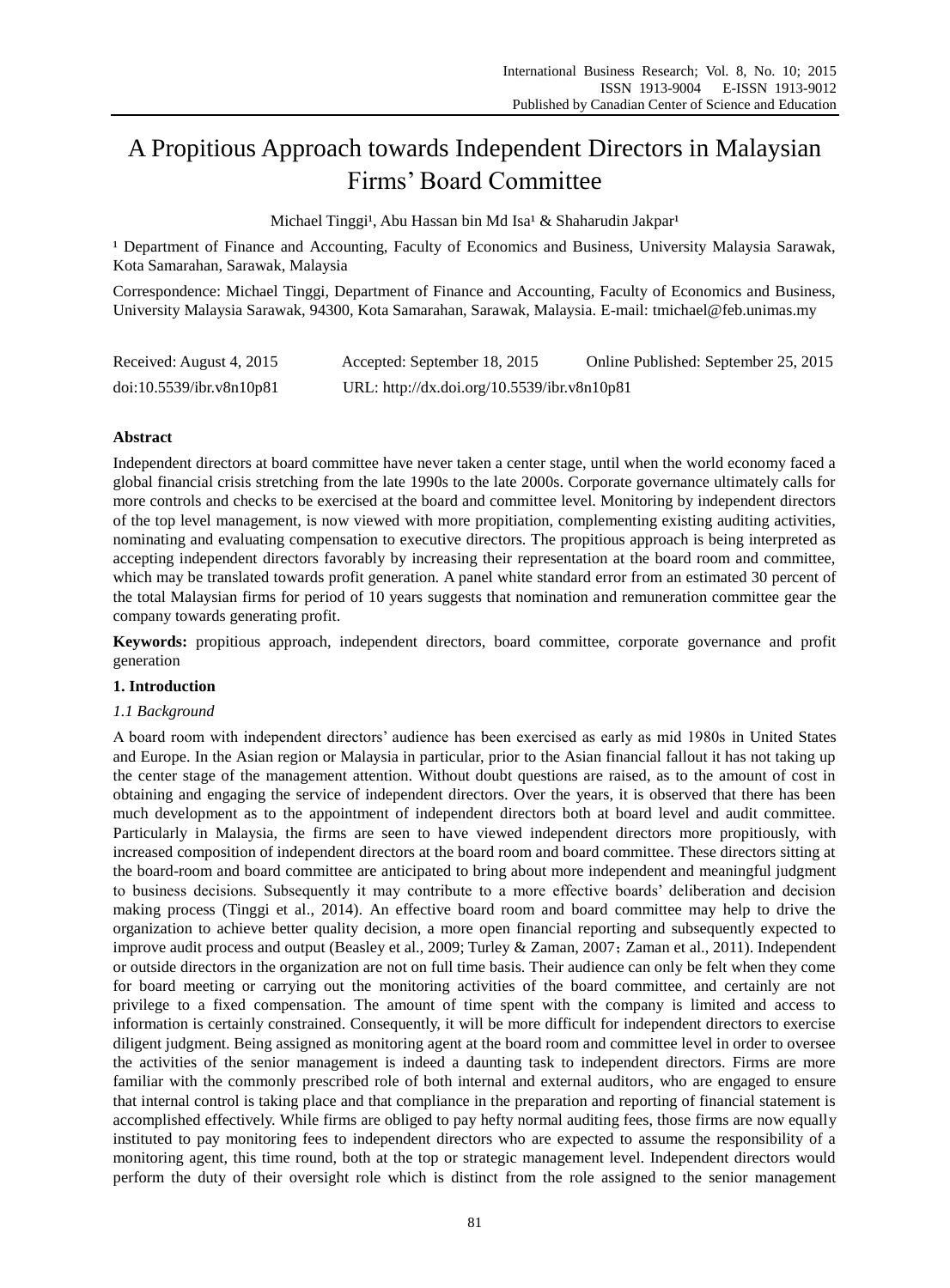executives. In the exercise of the independent directors' duty, they are expected not to display any form of biasness and partiality to any parties, when conducting monitoring activities or valuing managerial performance of the organization's top executive. While there is no obligation to institutionalize statutory compliance, the corporate governance code of best practice recommends that independent directors are strongly encouraged to exercise independent judgment and impartiality in the decision-making process than members of the top management executives, comprising the Chief Executive Officer (CEO) and the other executive directors.

The 1997's Asian financial crisis in countries such as Indonesia, Thailand, Philippines and South Korea has triggered the interest of the national governments and corporate leaders. Weakness of the national and firm financial structures was severely exposed and identified. Huge financial losses that were unseen before were reported. Foreign funds that were invested in the equity portfolio and commercial bank loans brought about negative returns. An original sum of US\$12.1 and US\$55.5 billion invested in the Asian regions resulted in a negative US\$11.6 and US\$21.3 billion respectively (Poon & Perry, 1999). The demise of a United State energy company, Enron, saw its corporation market value shrank from US\$90 per share in 2000 to less than US\$1.00 in October 2001, representing a significant drop of 99 percent. It was followed by a magnitude of job losses, directly and indirectly, of 6,500 and 28,000 respectively in Arthur Andersen's US operation (Dugan & Spurgeon, 2002). Subsequent to this, also saw the downfall of WorldCom, which has resulted in massive job losses of 17,000 employees, with its market value shrinking from US\$60 in 1999 to US\$2.00 per share in March 2002 (Brickey, 2003). The latest straw of melting down was the 2007/2008 subprime mortgage crisis in the United States, exposing more disintegration in the country financial structure. A negative growth of 23.72 percent in the fourth quarter of 2007 in US banking industry was reported, with some US\$3.0 trillion in private label structured assets was forced to be liquidated. Subsequently, it deprived the US economy a vast amount of liquidity assets (Whalen, 2008). Investors' confidence in the financial market was severely undermined. In the aftermath of the financial crisis, more financial shocks will be anticipated to happen, if the weakness among financial structure is left unattended. Investors and financial analysts even contemplated that the diluted investors' confidence and unstable financial structure may have aggravated the economic ripple effect in many different parts of the world, particularly such as the current financial instability experienced in Greece, Portugal and Ireland in 2011.

Malaysia was not free from the financial fallout. Confidence among investors and foreign currency managers grew increasingly low, with vast under-valuation in stock market capitalization. In early 1998, the value of ringgit to a dollar took a nose-dive and was reported to have reached its lowest point at 4.88 ringgit to a US dollar, compare to its pre-crisis value of 2.57 ringgit in July 1997. In the same period, the Bank Negara of Malaysia found that it has lost US\$10 billion in its effort to shore up the value of Malaysian currency against the US dollar, thus exacerbating the pains already suffered by the Malaysian people. Indeed, two thirds of the value of the Malaysian stock market wealth were wiped out from its last six years of cumulative growth. With the new but a discouraging financial landscape, the governments around the world including Malaysia rushed to introduce new business legislation in a final effort to improve the level of corporate governance practice, and in effect will restore investors' confidence. May be it was the first real attempts to reform a firm which may begin from the top, including the members of the highest decision committee, which is the board. The latter is typically accountable to the fiduciary responsibilities assigned to them in order to safeguard the interest of the shareholders, especially the minorities and ensuring that the well-being of the corporation is taken care of. The inside and executive directors sitting at the board has been critically queried, pertinent to their efficiency and effectiveness as custodian of the company's assets. The inside directors who then, oversee the management activities at the upper level and the evaluation of the firm's senior management and the chief executive officer (CEO) compensation perhaps might have been taken lightly. Early literature from Baysinger and Hoskisson (1990) and Kesner and Dalton (1986), highlighted that the inside directors which are shouldering the responsibility as former monitoring agent may fear the plausibility of harsh negative counter action from the CEO and other senior managements. Consequently it may impede the good cause, capacity and capability of the inside directors to provide an impartial and meaningful monitoring activties. Fleischer, Hazard and Klipper (1988) and Weisbach (1988), also give evidence that inside directors are being dragged into a conflicting position. Their role of evaluating the senior management performance will be questioned, with conflicting objectives, first as members of the decision makers, and second, as evaluator and monitoring figure, which sometimes will affect the role that the director assumes. Subsequently it may interfere with the need to provide an effective discharging of responsibility required from the inside directors. Given the delicate relationship among inside directors which may bring about conflicting objectives and results, justification for engaging outside or independent directors may become more relevant. Outside and independent directors are certainly expected to bring about increased objectivity and clarity to the board decisions making activities. In effect, these efforts would help to improve organisational survival, cultivate firm's growth and prosperity, and silmutaneously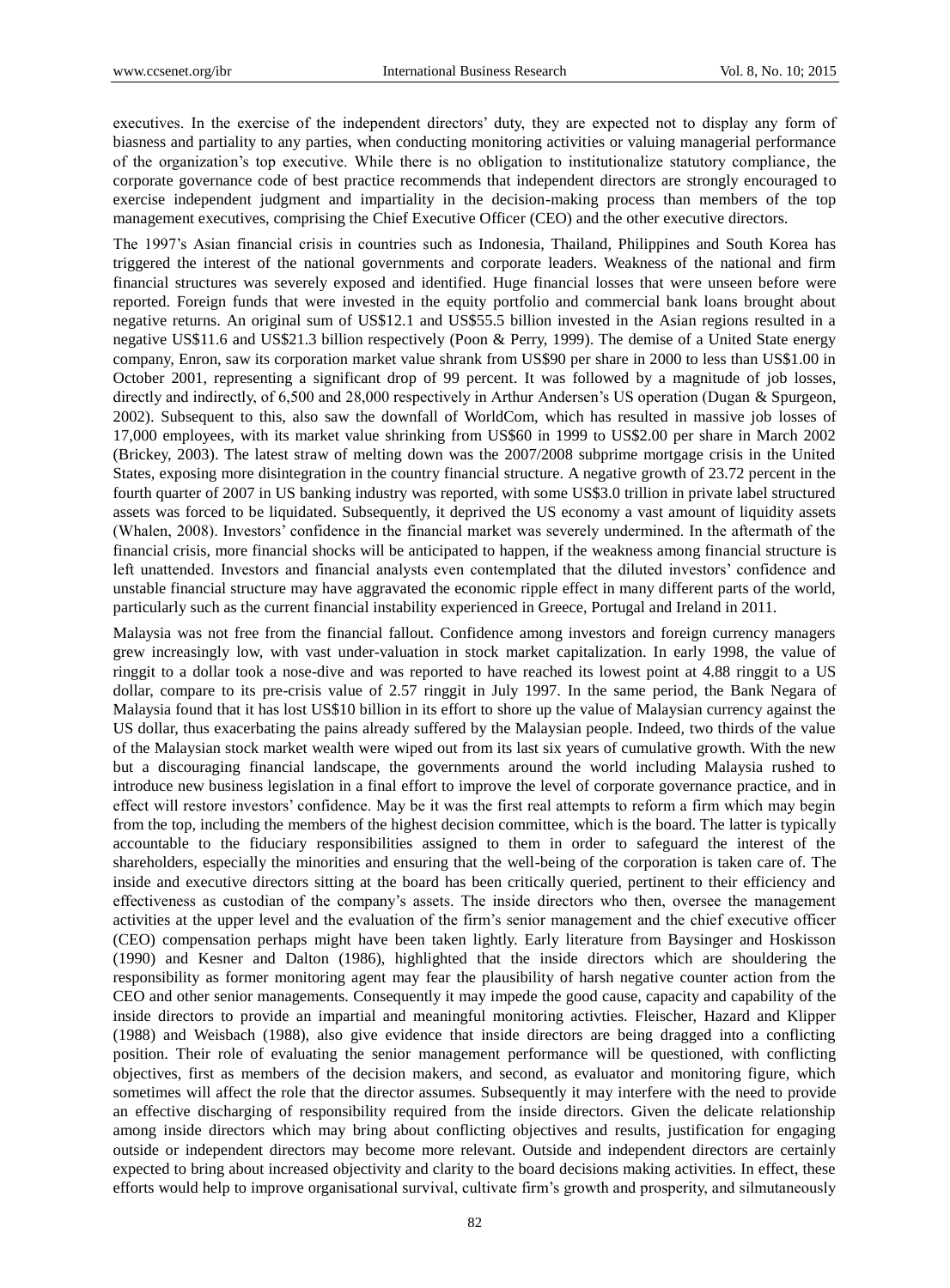guarding and championing the interest of the general stakeholders (Malaysian Institute of Corporate Governance-MICG, 2003). Having addressed some of the agency threats, independent directors have the opportunity to discern larger issues which is over and beyond the normal profit-making concern of the organisation. In comparison, executive directors may have failed to display indifference and objectivity in the decision making process. The CEO may possibly, from time to time, interferes with the decision, authority and direction asserted by the inside directors. A significant finding by Scarabotti (2009), agrees that the board is not effective in promoting check and balance, if the board is mainly made up of individuals who are maintaining close ties, either directly or indirectly, with the senior executive management. Being objective and independent among directors are important in those areas where there is likelihood that conflict of interest between managers and shareholders may arise. Given the above picture, the appointment of independent or outside directors is foreseen to have brought about more value added to the corporate board, in terms of impartiality, professionalism and effectiveness (Tinggi, 2014). While the appointment of independent directors is required, it is also seen to have increased agency cost, culminating in another monitoring cost that the firm has to bear with. Instead of ameliorating the agency costs, it has otherwise becoming exacerbated. Apart from financial obligations arising from the existing payment to external and internal auditors, firms would have to bear with the additional unavoidable new agency cost. While there is a potential benefit from deploying independent directors, it is also expedient to create the right balance between the number of independent directors engaged by the firm and the responsibility that is assigned to them. The rolling out of corporate governance among countries has made it almost obligatory for firms to fill the board room with independent directors. This has been the most important step culminating from corporate governance, in order to ensure that activities at the strategic level are monitored and overseen responsibly.

This research dwells on the ever green significant fundamental theory such as the agency theory, which will continue to highlight the useful relationship or a nexus of contract between relevant stakeholders, in this case is the investor and the management. A research by Jensen and Meckling (1976) finds that there is conflict of intention and interest between managers and shareholders. This so-called conflict driving the objective of both mentioned parties is expected to be caused by a diversity of interest and asymmetric information unintentionally borne by shareholders who have little or no access to the whole knowledge about the organization. On the other hand, corporate managers might have the personal privilege and motivation to steer the firm for their own self-interest. The managers who are moved by different interests would tend to behave and use the firms' resources based on their own best interest, which may not be in line with the shareholders objective, whose main aim is to maximize return from the shareholders' fund. While firms continue to use the service of internal and external auditors, the result has not been overwhelmingly positive, as firms are still exposed to weak financial structure. A more effective monitoring substance is required, and in the light of this argument, independent directors are strongly recommended. Without doubt the author looks upon the contribution of the Resource dependence theory (Daily, Dalton, & Camella, 2003; Hillman et al., 2009) which would call upon the board members' contribution as boundary spanners of the organization and environment. It is potentially built on the resourceful supply of independent directors, who have acquired wealth of business experience and skills and to take advantage of their collaborative edge that could be assimilated into the organization for good effect. The independent directors are meant to provide access and bridging to different but relevant resources and synergies needed by the firm. The independent directors who are specially selected would mainly come from group of qualified individuals and professionals. Some are assumed to have acquired many years of auditing experiences, bringing along with them qualities of greater credibility and attestation (Robertson & Davis, 1985), and hopefully will improve quality of reporting and minimize potential risk (Messier et al., 2007). On top of that, is the motivational factor, derived from the normative auditing theory, (Robertson and Davis, 1985), which provides guidelines on the characteristic of the monitoring or auditing agents allowing for the possibility of achieving a normative result, thus giving an indication of what a good practice would have been liked. In this respect, the auditing theory will provide guideline as to the standards of the professional skill, and the level of independence, that will require directors to be objective and professional in the discharging of their duty.

#### *1.2 Problem Statement*

In an attempt to introduce independent directors at the board room and at the board committee, the representation of independent directors has not been uniformly specified. Indeed companies at the early stage may have viewed the engagement of independent directors with little or no favor at all, contemplating that it may have brought about extra costs instead of financial benefits. A favorable or propitious view towards independent directors is certainly missing. This may have caused to find no standard number of outside or independent directors employed by companies in many parts of the world. The composition of independent directors that is adopted by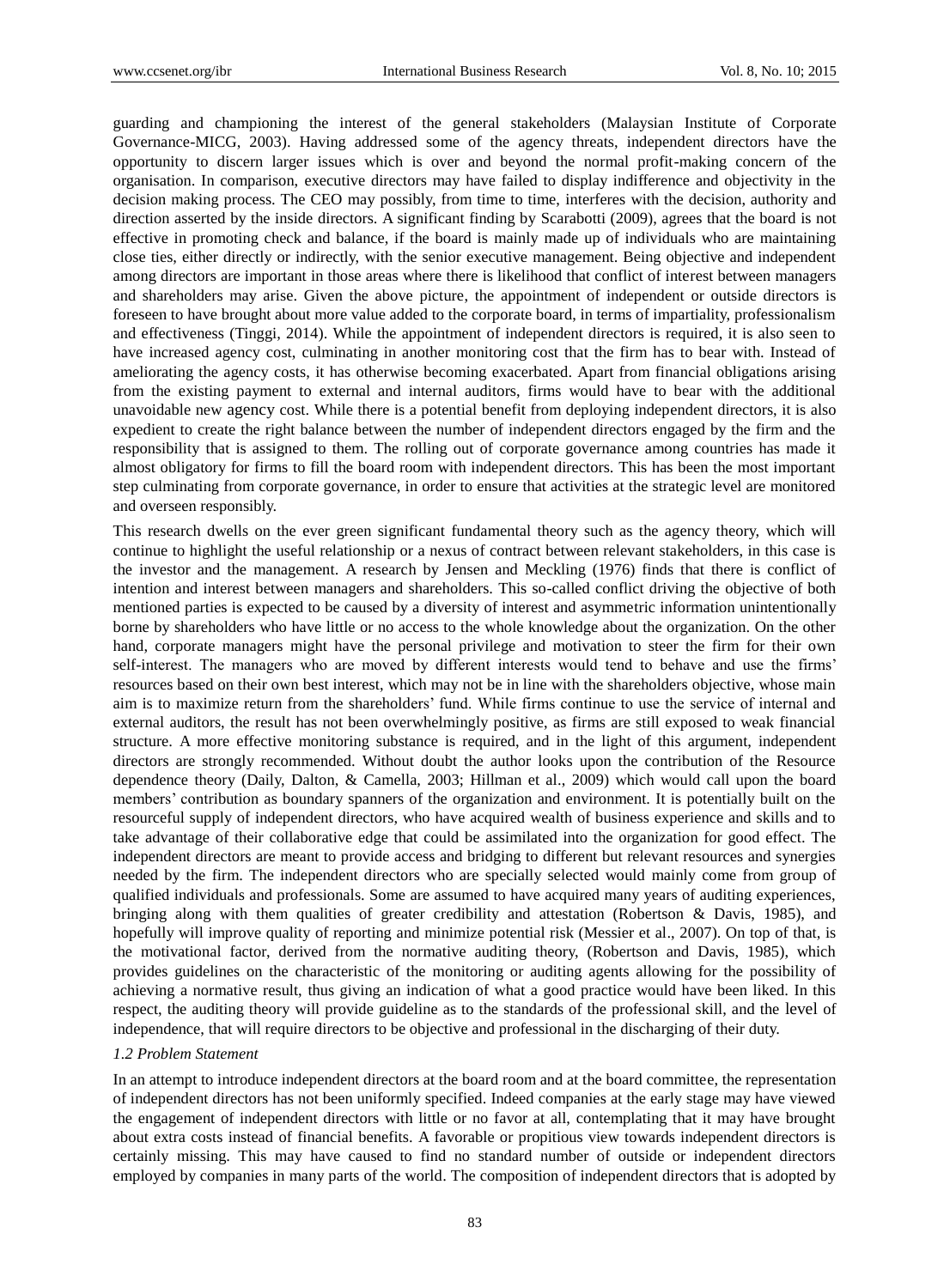one country for each firm is not similar to another one adopted in another country. At the early stage of prompting independent directors in the organization of each country, and for the purpose of implementing the code of corporate governance, multitude of heterogeneity in the number of independent directors is traced. There is no common yardstick as to the number of independent directors who would serve as monitoring and auditing agents at the board room and well as at the committee level. Each country will set the limit on the number of independent directors which may sit at the board for each firm. While a minimum of one third of independent directors of the total board composition is established, others will require at least fifty percent which are made up of independent directors. There are also some which also accept a smaller representation of its independent directors at the board room. In the United States and Australia, a minimum requirement of 50 percent of independent or outside directors is established in the board room, thus making it possible to take advantage of its simple majority position to exercise the mandate vested in them. Other parts of the world, like India for instance, a 50 percent minimum requirement is used when the chairman is an executive; while in South Korea and United Kingdom, a composition of 50 percent is effectively used for big firms or conglomerate of firms. However, a more radical approach from countries like Germany and Japan is found, where the role of board of directors in corporate governance practice takes a different platform. Japan allows for a minimum of one independent director provided that the firm is adopting a US-based three committee structure, with at least two outside directors are required. In West Germany, it encourages a dual board structure, to ensure that a check and balance at the strategic level is effectively exercised.

Globally, three approaches are widely used in the application of corporate governance practices. First, the prescriptive method, which allows companies to follow corporate governance code strictly, second, the non-prescriptive method, that will require companies to be more flexible in disclosing their actual practices and, finally, the hybrid method, permitting companies to vary the exercising of the corporate governance code according to the current circumstances under which the firm operates. Against the background of this corporate governance framework, Malaysian authorities without doubt have implemented the hybrid method. Public Limited Company (PLC) in Malaysia is encouraged to apply on a voluntary basis the principles of the Code of Corporate Governance and to explain any variation that may have deviated from the Code of Corporate Governance best practices. In this way, the hybrid method which adopts a representation-based approach paves the way for independent directors to play a more proactive role over the management of the organization. Certainly, the listing requirement in Malaysia has made it near to mandatory, that the independent directors should be well represented at board level among all listed firms in Malaysia. While some firms in Malaysia are obliged to set at either one third or minimum of two numbers, whichever is lower, others are more willing to increase the representation of the independent directors at the board room. The audit, nomination and remuneration committees are also established making up mainly of independent directors. The listing requirement certainly encourages that the audit committee which comprises an estimate of three directors, proposes that the majority of the composition would come from independent directors. The committee at both the remuneration and nomination level is expected to be mainly composed of the independent directors. Indeed, the stimulating factor to carry out this research is certainly an attempt towards evaluating and reviewing the influence of independent directors' adoption among firms in Malaysia from 2001 to 2009 both at board room and at committee level. It is certainly a test of rewarding a progressively propitious acceptance of independent directors. During this period of investigation, it will be observed that there is serious beginning on the establishment of code of corporate governance, which will highlight the significant role of independent directors. Focus is made on the role of independent directors in all the three committees. It is not surprising that that there is propitious adoption of independent directors over the years. The firm will not stop at just the deployment of independent directors. Certainly independent directors would be expected to contribute further, such as to orientate the company towards profit generation. Independent directors are anticipated to originate from pool of talented individuals and professionals, accountants and auditors. Together they will bring along with them wealth of experiences in both public and private practices. The skill and craft to spot both the strength and weakness are required from them, thus, in effect will gear the companies towards better performance through profit orientation and generation. This research is indeed providing great motivation to investigate more on the role of independent directors, which may culminate in increased value on firms' performance from their expertise, professionalism and experiences. The research feels that the role of independent directors would still not be effective if their presence cannot be felt and enforced at the board room. The companies should built trust and confidence on the abilities of independent directors. The firms are encouraged to accept, favor and propitiate deployment of independent directors and translate their engagement by increasing their representation both at the board room and at the committee level. In effect it is hoped that their contribution to the organization can be more effective.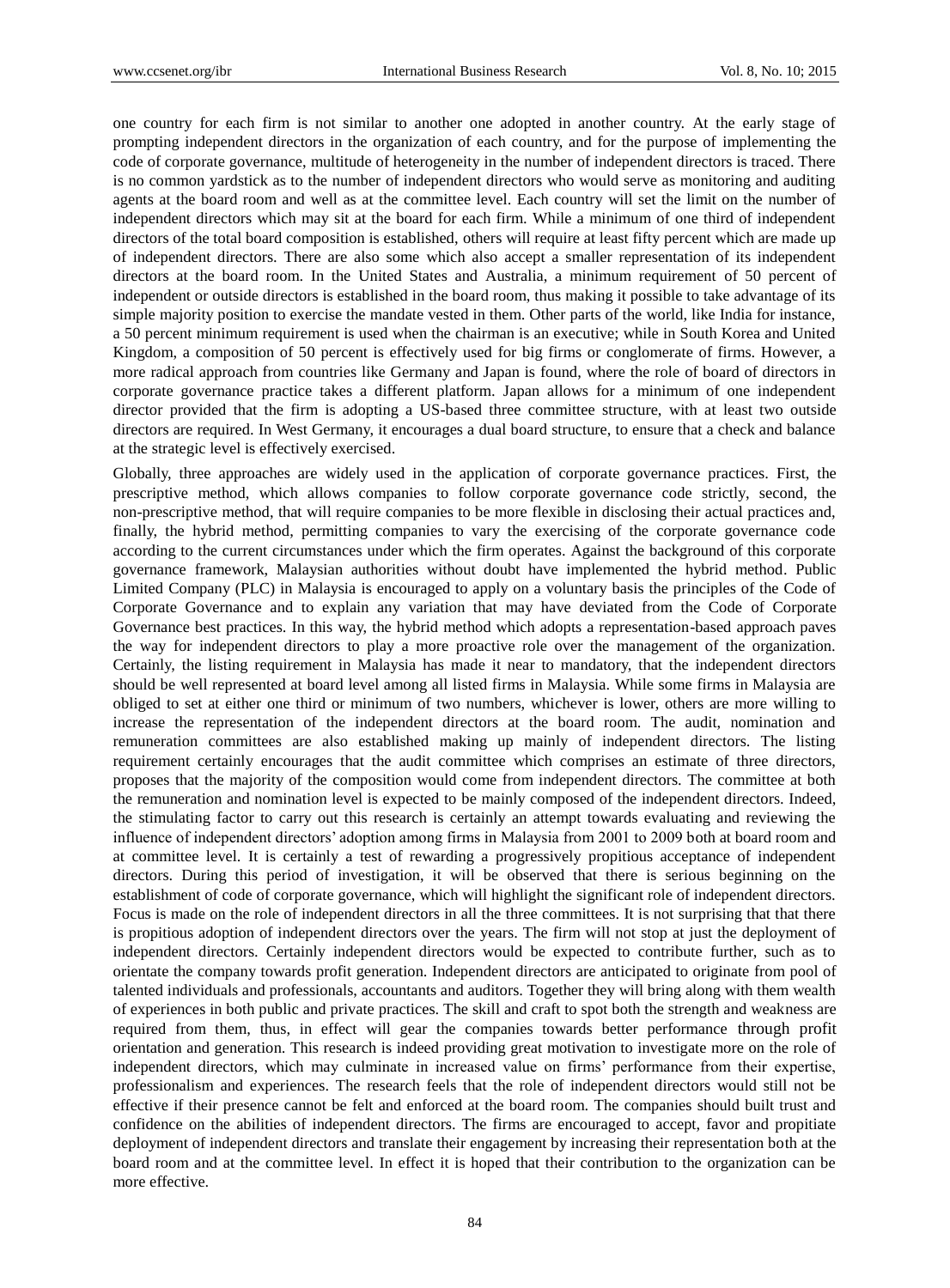In the light of the above issues, the primary objective of the study is to determine if the engagement of independent at the board committee is being viewed upon with more favor and propitiation by Malaysian firms. The broad objective would path the way to find more micro contributions from the independent directors' role. The research is further conducted with some specific objectives, which are identified as follows:

(i) To assess if propitious acceptance of independent directors tasking as nomination, remuneration and audit committee bring about profit generation; and,

(ii) To evaluate if increased representation of independent directors at the board and committee level is favored that would orientate the company towards profit generation.

# **2. Literature Review**

Independent or outside directors' engagement in the areas of corporate governance has claimed increased attention among researchers and academic peers. It has somehow stimulated many interested parties to conduct a more in depth study of similar research, most saliently on the role and contribution of the independent directors to firms.

The listing requirement in Kuala Lumpur Stock Exchange (KLSE) has stipulated in Part A, 1.01, that a person is regarded as being qualified to become an independent director, when the candidate is not bound by any business or any form of relationship which may affect or interfere with the execution of the person's independent judgment. An ability to act in the best interest of the independent directors may be affected, if the status of that "independence" is being disputed. This widely accepted role of independent director is specifically and commonly defined as; In the United States, the National Association of Corporate Directors Blue Ribbon Commission, 1996 sees that independent directors have no relationship to the corporation; In France, the Vienot Report II, 1994 regards independent directors as free of corporation's management so that it will not jeopardize the person judgment; In United Kingdom, the Combined Code 1998 portrays independent directors as independent in character and judgment; In Canada, the Dey Report, 1994 defines independence as a free from any interest and any business or other relationship and in Australia, the Bosch Report, 1995 only assures independence when the director is not a substantial shareholder of the company and holds no executive capacity (Malaysian Institute of Corporate Governance-MICG, 2003).

Studies in the past have presented mixed findings. Independent directors are seen to have contributed to organization either directly or indirectly, filling in the gap precipitated from agency problem, as a result of conflict of interest between managers and shareholders and the principal-principal agency theory, culminating from rivalry of motivation between the dominant and the minority shareholders. The independent directors who are called upon to assume monitoring responsibility show that their action in the pasts reported mixed repercussion on firms' performance. Studies in the Unites States by Bhagat and Black, 2002 find that there is lack of correlation between board independent and corporate capitalization. Hermalin and Weisbach (2003), De Andres, Azofra, and Lopez (2005), Jackling and Johl (2009), and Giovannini (2010) report inconsistent evidence of the influence of independent or outside directors on firm value. However, research conducted by Choi, Park, and Yoo (2007) on Korean firms and Dahya and McConnell (2007) on UK firms, portray encouraging results, that independent directors involvement bring about improved market capitalization. Outside Directors can improve board effectiveness and firm performance (Weisbach, 1988; McKnight & Mira, 2003; Anderson & Reeb, 2004)**.** In an empirical cross sectional study of 12 Chinese banks from 2003-2006, it is found that outside directors has brought about encouraging impact on bank performance (Bai & Nam, 2009). It is indeed cannot be denied that contribution from independent directors shows mixed results. The evidence is traced back to past research from different countries in many parts of the world as to the deployment of independent directors at the board room. Some companies like India and United Kingdom, recognize the value of increasing dominance of independent directors, and some countries may progressively raise the representation of independent directors at board room and committee, a sign of accepting independent directors propitiously. Others may still adopt a passive approach, and without resorting to any significant change in the representation of independent directors at the firm's board room.

# *2.1 Board of Directors*

Board of directors is sometimes called the board members. It is regarded as the highest decision making body and decision of the board that is adjudicated and passed will be the final decision. Members of the board would normally comprise the executive or non-executive chairman, the chief executive director and the rest of the directors. The board may be further sub-divided into the executive directors, who are appointed on full time basis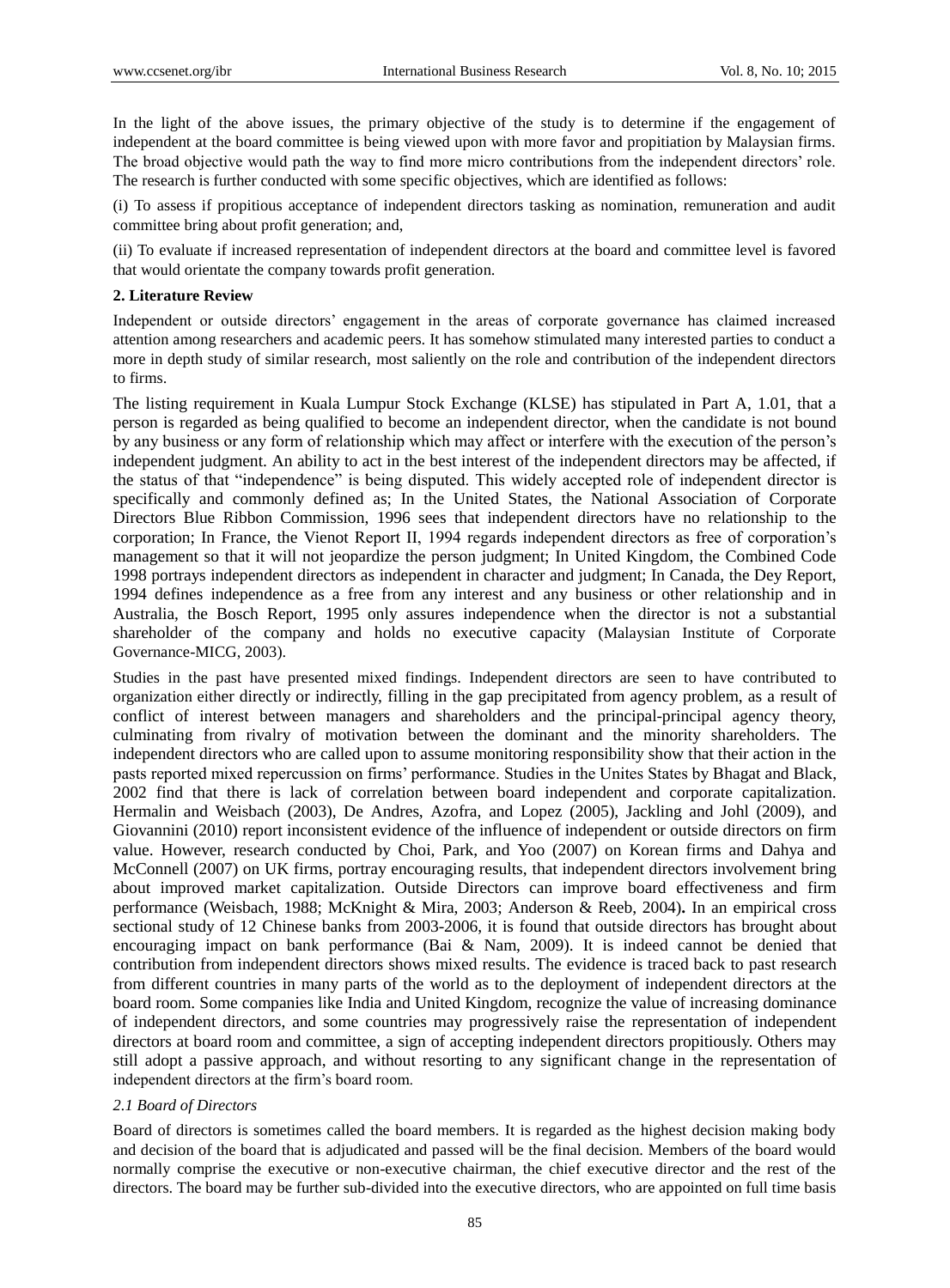and the other are the non-executive independent directors, whose audience can only be felt when they come for board meeting. The listing requirement in Malaysia requires that at least two or one third of the total board members should make up of independent directors, and at least one of them, will be regarded as competent and qualified. The listing requirement may also require the disclosure of the senior independent director/directors and the exact role of the chief executive officer (CEO) and the chairman, as the executive chairman may simultaneously hold the post of a CEO. Independent directors will be required to serve in all the committee namely, the audit, nomination and remuneration committee, or in any of the above committee, as stipulated in paragraph 15.10 of the Kuala Lumpur Listing Requirement (MICG, 2003).

## *2.2 Audit Committee*

The Malaysian code of corporate governance clearly stipulates that the audit committees should be consisting of a minimum of three directors, recommending that the independent should form the main bulk of the composition. The objective of the audit committee is to cultivate a strong business culture which will highlight the need to uphold a sound system of internal control in order to protect shareholders' investment and the company's assets. An audit committee is expected to be effective in strengthening the position of internal and external auditors in pursuance to the continuous upgrading of the standards of financial reporting and auditing. With sound internal control and transparent reporting, company will be able to manage its firms' financial structure properly in order to strengthen its financial position. Consistent with this drive, findings from Ravina and Sapienza (2010) and Cook, Barbara, and Wang (2011) report that independent directors who are members of audit committee helps to improve firm's performance. To ensure that the process of auditing is exercised responsibly by the audit committee, the latter is expected to be impartial and objective, while discharging its duty competently. Given this, the listing requirement strongly calls for majority of the audit committee to have possessed accounting or finance qualification. It is highly recommended that at least one must be a member of the Malaysian Institute of Accountants or has 3 years' working experience and is a member of any professional accounting association or body.

#### *2.3 Nomination Committee*

The nomination committee is provided under the Malaysian code of corporate governance, stipulated in Part 2 AA VIII. It is strongly recommended that the nomination committee should be made up wholly of independent directors. Even though there is a provision under section 128 of the Companies Act 1965, which governs the appointment and dismissal of directors of a public company by ordinary resolution, appointment of independent directors in the nomination committee to reinforce the function is certainly significant. The function of nomination committee is to nominate and re-nominate directors based on their contribution and performance and also to gauge the integrity of the status of independence of the company's independent directors. Any effort to allow the CEO to sit in the nomination committee should be discouraged so that the CEO will not be able to interfere with any of the independent directors' activities. Fich and White (2005) opine that the CEO who is a member the nomination committee has the likelihood of protecting his or her private interest. Consequently it will hamper the objective of advancing the interest of the company's shareholders.

## *2.4 Remuneration Committee*

Independent directors in remuneration committee serve to determine the level of compensation or remuneration that is due to executive directors of the company. The remuneration will normally be gauged by linking rewards to performance of executive directors. The Malaysian code of corporate governance recommends that the remuneration committee should be wholly or mainly comprise non-executive directors. Independent directors sitting in the committee should be free from any interference or any prejudicial influence surfacing from the senior management or shareholder. From a study by Cook et al., 2011, independent directors sitting in the audit and compensation committee enhance trading performance on sales.

Highlighting the significance of the underlying theory contributed by the Agency Theory, the Normative Auditing Theory and the Resource Dependent Theory, the conceptual framework is developed to investigate further the positive role the independent directors could render, both at the board room and committee, to promote check and control or growth and subsequently gearing companies towards profit generation.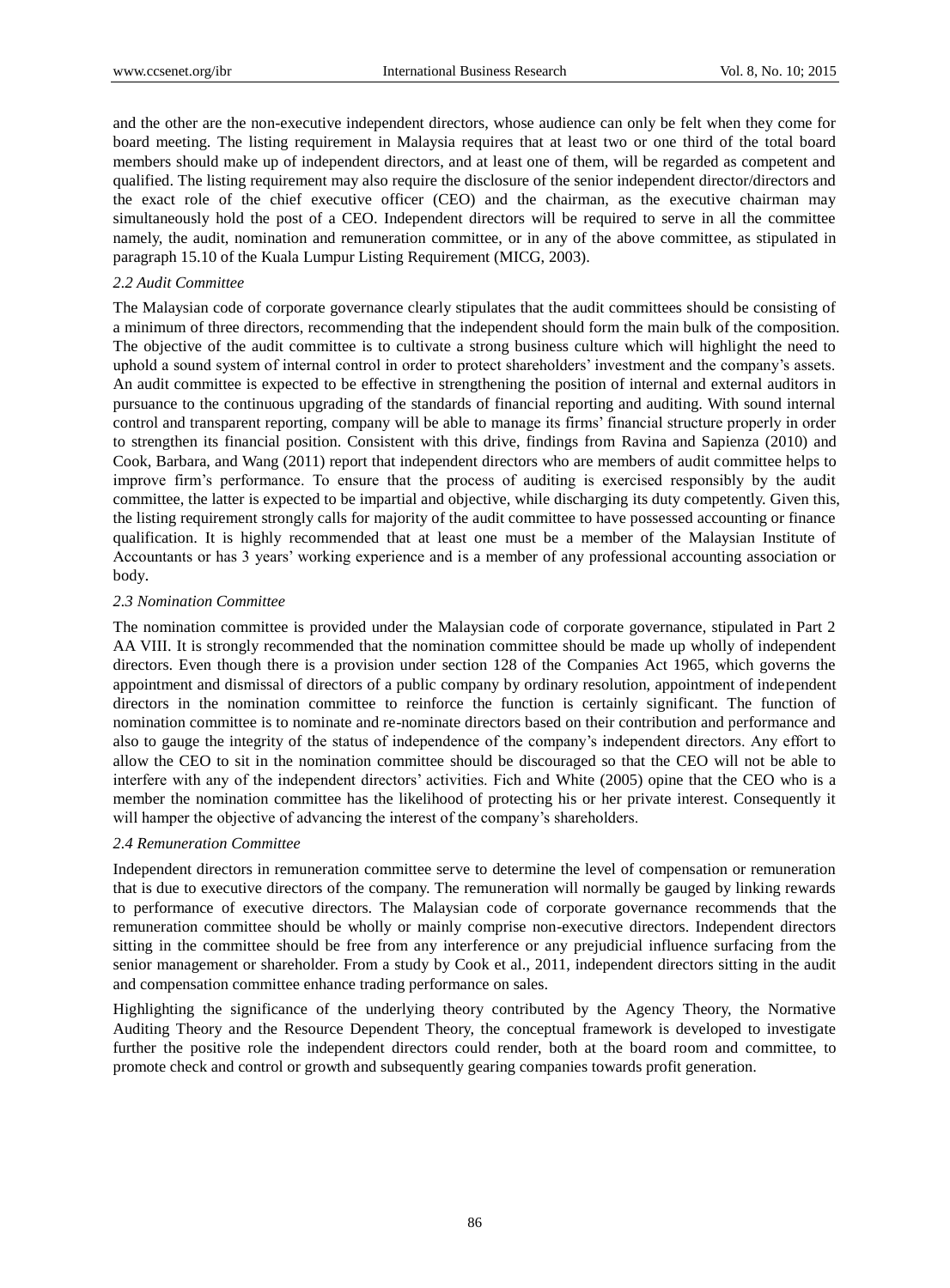

Figure 1. Conceptual framework

#### *2.5 Development of Research Hypothesis*

Independent directors are appointed for the purpose of monitoring strategic activities and to provide check and balance at the board room and board committee level. In this way the organization could cultivate an improved system of internal control. It has been argued that to be effective the effort of independent directors should be clearly felt. With increase representation and being accepted favorably, independent directors will be expected to be more effective to carry their weight to move the company towards profit generation.

Thus, the first hypothesis is developed;

**H1:** There is strong relationship between Independent directors who are propitiously accepted at the board room and committee level towards profit generation**.**

The independent directors would be required to serve at the audit, remuneration and nomination committee. The code of corporate governance 2001 (revised 2007 and 2012) recommend that the audit committee should consist of three directors of which two of them will make up of independent directors, whilst it is strongly recommended that the remuneration and nomination committee should be mainly composed of the independent directors. In a nutshell, the firm is encouraged to view the role and responsibility of the independent directors more favorable and propitiously at both board room and committee level, if the firm eventual purpose is to generate profits.

In the light of the above, three more hypotheses are developed.

**H2**: Independent directors who are members of the nomination committee are viewed preferably to move the firms toward profit generation.

**H3:** Independent directors in the remuneration committee are favorably associated to steer the firms towards profit generation.

**H4:** Independent directors who are also members of the audit committee would drive the firm towards profit generation.

#### **3. Research Methodology**

A panel data from 381 Malaysian listed companies was used. It is consisting of an estimated thirty percent of the total companies listed in Kuala Lumpur Stock Exchange, involving different types of industries of the main board from period 2001 to 2009. Data were extracted from as early as 2000, but the samples were subsequently finalized by deleting companies that have merged or being acquired; some companies failed to meet continuous listing requirement or suspended, while some firms suffered from wide fluctuation of the profit and loss value.

The research has been critically written to find the effect of propitious acceptance of independent directors. In this case, the propitious acceptance will be interpreted as the increase in favor to accommodate independent directors by giving them a more prominent role and an increased representation in board room and board committee. Statistically, when the data is collected from 2001 to 2009, there has been a strong evidence of increase representation of these independent directors.

The linear panel equation, with *lroait* is formulated as a function of  $\alpha + \beta_1 \text{ind}\{dd\} t + \beta_2 \text{ind}\{dd\} t + \beta_3 \text{mod}\{dd\} t + \beta_4$ *β4rmbdit + εit,* Where, *lroai*t is return on assets for generation of profit. The *lroa* is measured by natural log of profit after tax of the firm's total assets. *Indbdit*, which stands for independent director is a percentage of the independent directors in the board room. A*ubdit,* which is a percentage of independent directors in the audit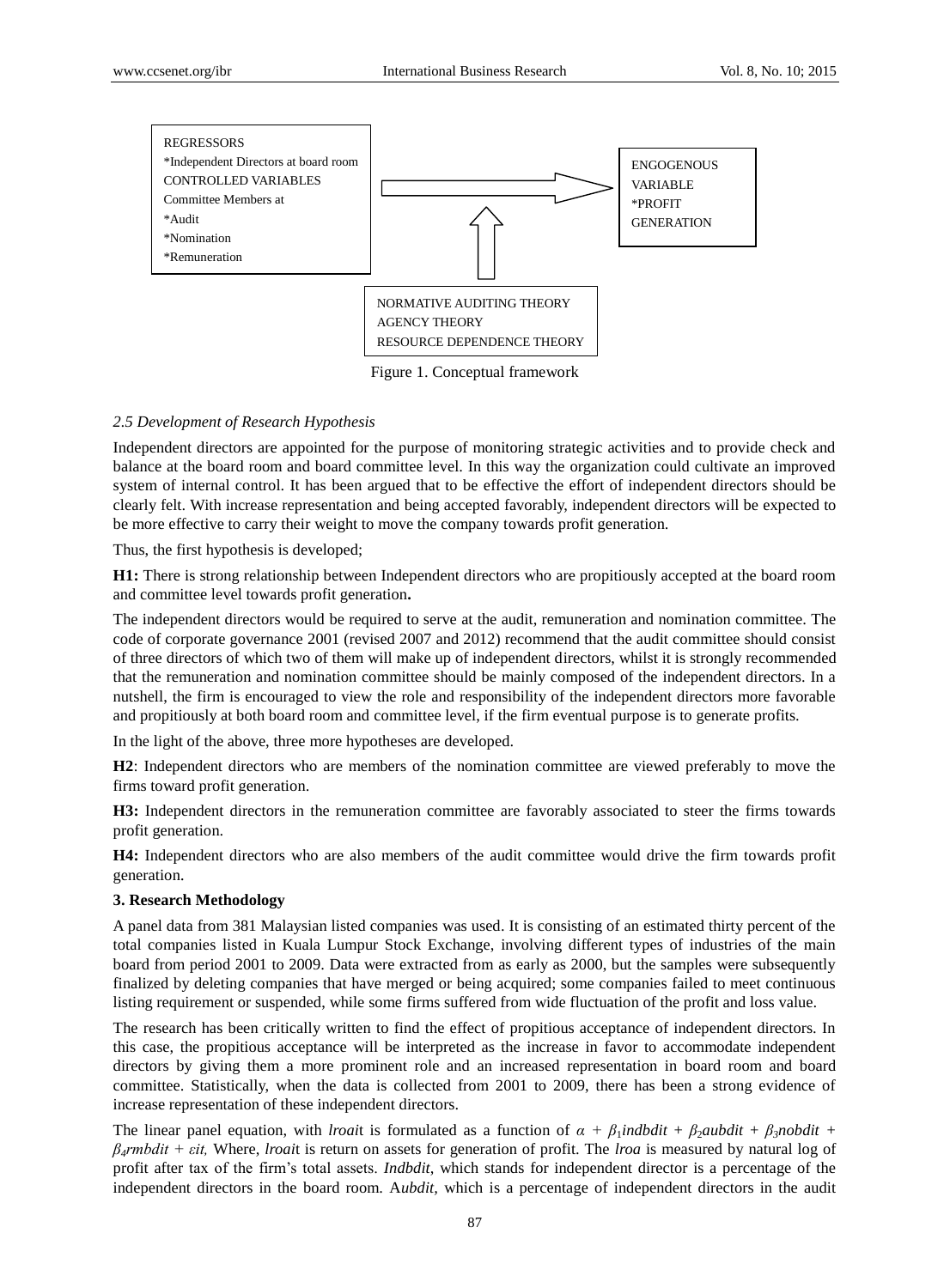board form the basis for audit committee. The same principle applies to nomination and remuneration committee which is measured by percentage of independent directors in the respective nomination and remuneration committee. Thus, *β3nobdit* stands for nomination committee, *rmbdit*, is for remuneration committee and, finally,*εit* is the stochastic error term.

The three advanced panel method of analysis used to analyze the data are; First, the constant Co-efficient model or the Ordinary Least Square (Pooled OLS) Model, where *lroai*t is a function of  $\alpha + \beta_1$ *indbdit* +  $\beta_2$ *aubdit* + *β3nobdit + β4rmbdit + εit.*

Second, the Random Effect (RE) Model, where *lroai*t is a function of *α + β*1*indbdit* + *β*2*aubdit* + *β3nobdit + β4rmbdit +*  $\lambda i$  *+ Uit,* when *εit* is decomposed into  $\lambda i$  (firm specific effect that has been excluded from the model and *Uit (*the remaining unexplained disturbance); and finally, is the Fixed Effect (FE) Model, where *lroai*t is a function of  $(a + \lambda i) + \beta 1$ *indbdit* +  $\beta 2$ *aubdit* +  $\beta 3$ *nobdit* +  $\beta 4$ *rmbdit* + *Uit.* 

$$
(LM) Test, LM = \frac{NT}{2(T-1)} \left[ \frac{\sum_{i=1}^{N} \left[ \sum_{t=1}^{T} \hat{\varepsilon}_{it} \right]^{2}}{\sum_{i=1}^{N} \sum_{t=1}^{T} \hat{\varepsilon}_{it}^{2}} (-1) \right]^{2}
$$

The final model from the three options was carried out by first, the Breusch and Pagan Lagrangian Multiplier Which has helped to discriminate between a random effect and a Pooled OLS regression. The null hypothesis in the LM test is that variance of the error term is zero,  $H_0$ :  $\sigma^2_{\lambda} = 0$  where the alternative hypothesis is  $H_1$ :  $\sigma^2_{\lambda} \neq 0$ . The LM is distributed as chi-squared with one degree of freedom under the null hypothesis. A higher chi² than the critical value or p value < the critical value at 95 percent confidence level, would mean, failing to accept the Ho, indicating that the variance of the error term is not constant. In effect the Constant Co-efficient model is not efficient, thereby the RE model is preferred over the OLS pooled model.

Another test, is the Hausman test,  $Haus = \left(\begin{array}{c} \hat{\beta} \end{array} - \right)$  $\mathop{\beta}\limits_{fe}$  –  $\mathop{\beta}\limits_{re}$  $\wedge$ re )'  $\left[\begin{array}{cc} v & v \\ v & \epsilon \end{array}\right]^{-1}$  ( $\hat{\beta}$  –  $\epsilon$ )  $\mathop{\beta}\limits_{fe}$  –  $\mathop{\beta}\limits_{re}$  $\wedge$  $\hat{\begin{pmatrix} \hat{\beta} \\ r e \end{pmatrix}}$  is to distinguish the model choice

between RE or FE. Denoting the variance-covariance matrix of  $\beta_{fe}$  and  $\beta_{re}$  by  $V_{fe}$  and  $V_{re}$ , respectively, and letting k, as the degree of freedom to be the dimension of *β*, the Hausman statistic was formulated as above. The test is to determine if the country specific effects are correlated or uncorrelated with the regressors. The null hypothesis is H<sub>0</sub>: Cov ( $\lambda_i$ ,  $x_{it}$ ) = 0, where the alternative H<sub>1</sub>: Cov ( $\lambda_i$ ,  $x_{it}$ )  $\neq$  0. If the country-specific effects are uncorrelated with the regressors, the random effect estimator will deliver a consistent estimator that is efficient, in contrast to the fixed model which is unbiased under both the null and alternative scenarios.

Despite the robustness of panel data to common diagnostic problem, the threats of cross sectional and time series effect from the presence of multicollinearity, heterocedasticity and serial correlation would be tested. The data is looking for non-multicollinearity,  $Cov(xI, x2) = 0$ , presence of homocedasticity,  $Var(\varepsilon i) = \sigma^2$  and is serially independent,  $Cor(\epsilon i, \epsilon j) = 0$ , to ensure validity of data set. Both time and firm specific effect variance are also tested. A final model of white standard error is used after eliminating the insignificant value of the firm effect dummy variables. The while standard error employs variance-covariance matrix (VCE) instrument which specifies the standard error which is robust to some kinds of misspecification, that allows for intra group correlation.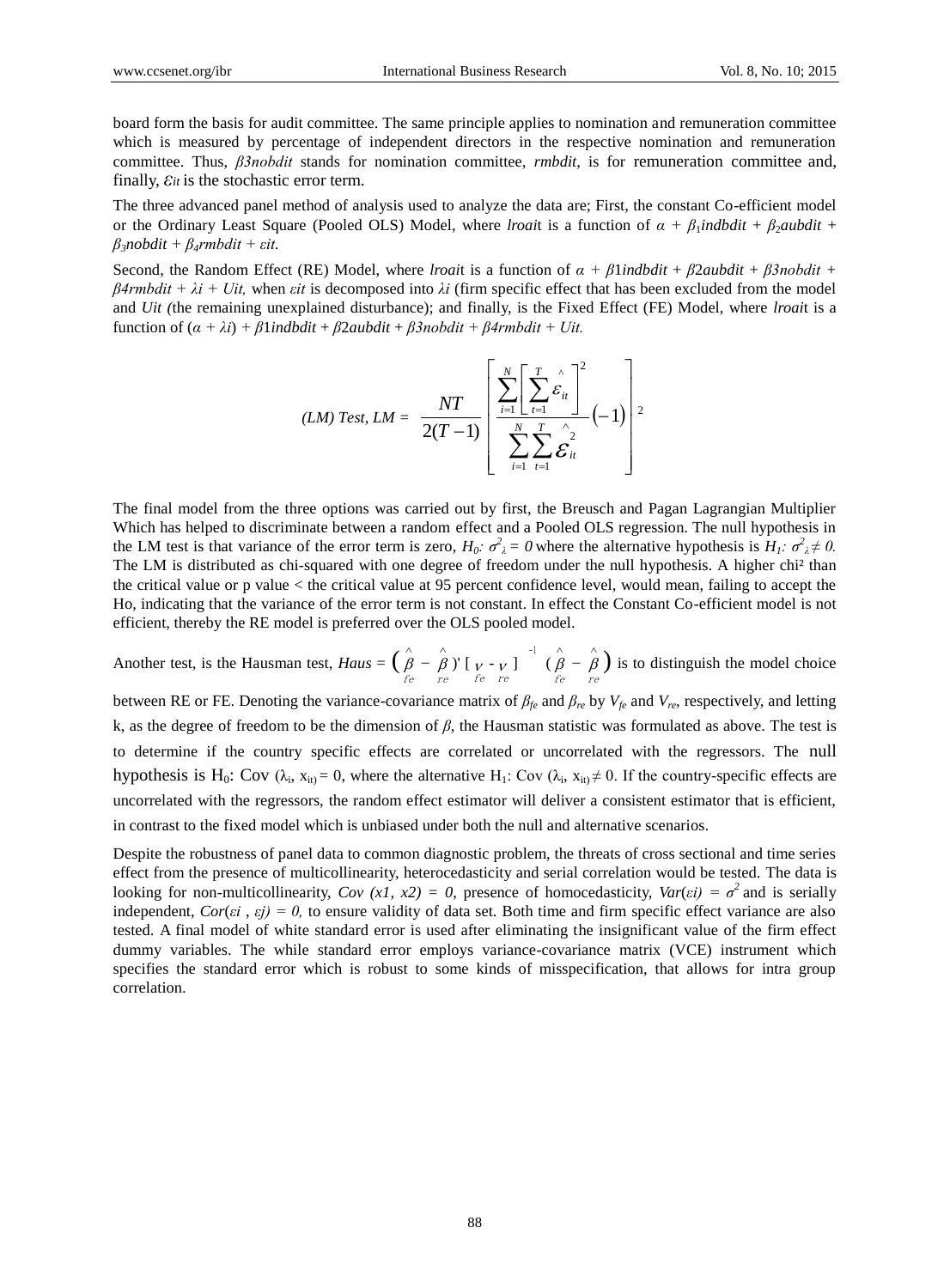### **4. Findings and Discussion**

| <b>Regressor</b>           | Pooled OLS     | <b>Random Effect</b> | <b>Fixed Effect</b> | <b>Standard error</b><br>robust cluster<br>(code) | Time & Fixed effect<br>white standard error |
|----------------------------|----------------|----------------------|---------------------|---------------------------------------------------|---------------------------------------------|
| Constant                   | 1.830          | 1.4232               | 1.3845              | 1.8130                                            | 1.8658                                      |
|                            | $(17.28)$ ***  | $(14.01)$ ***        | $(14.11)$ ***       | $(0.1597)$ ***                                    | $(0.1122)$ ***                              |
| Indbd                      | 0.7124         | 0.1959               | 0.5505              | 0.7123                                            | 0.7236                                      |
|                            | $(3.76)$ ***   | (0.95)               | $(2.41)$ **         | $(0.3161)$ **                                     | $(0.1943)$ ***                              |
| Aubd                       | 0.2633         | 0.0131               | 0.0815              | 0.2633                                            | 0.1509                                      |
|                            | $(1.79)*$      | (0.10)               | (0.60)              | (0.2357)                                          | (0.1540)                                    |
| Nobd                       | 0.1641         | 0.0422               | 0.0067              | 0.1641                                            | 0.1675                                      |
|                            | $(1.85)$ *     | (0.39)               | (0.05)              | (0.1422)                                          | $(0.0841)$ **                               |
| <b>Rmbd</b>                | 0.5244         | 0.1682               | 0.0179              | 0.5244                                            | 0.5342                                      |
|                            | $(5.27)$ ***   | (1.39)               | (0.13)              | $(0.1718)$ ***                                    | $(0.0973)$ ***                              |
| Breusch and Pagan          | 2305           |                      |                     |                                                   |                                             |
| Lagrangian Multiplier (LM) | $(0.0000)$ *** |                      |                     |                                                   |                                             |
| Hausman                    |                | 29.47                |                     |                                                   |                                             |
|                            |                |                      |                     |                                                   |                                             |
| tdum7                      |                |                      |                     |                                                   | 0.1476                                      |
|                            |                |                      |                     |                                                   | $(0.0608)$ **                               |
| Tdum8                      |                |                      |                     |                                                   | 0.1998                                      |
|                            |                |                      |                     |                                                   | $(0.0609)$ ***                              |
| Heterocedasticity          |                |                      | 5032                |                                                   |                                             |
|                            |                |                      | $(0.0000)$ ***      |                                                   |                                             |
| Serial Correlation         |                |                      | 56.28               |                                                   |                                             |
|                            |                |                      | $(0.0000)$ ***      |                                                   |                                             |
| Time variance              |                |                      |                     |                                                   | 8.86                                        |
|                            |                |                      |                     |                                                   | $(0.000)$ ***                               |
| Firm specific variance     |                |                      |                     |                                                   | 5.82                                        |
|                            |                |                      |                     |                                                   | $(0.0000)$ ***                              |
| Multicollinearity-vif      |                |                      |                     |                                                   | 1.86                                        |
| Observation                | 2759           | 2759                 | 2759                | 2757                                              | 2757                                        |

Table 1. The summary of the regressors and dependent variable from panel data

*Notes.* Figures in the parentheses are t-statistics, except for Breusch-Pagan LM test, Hausman test, Heterocedasticity and Serial Correlation and Robust Cluster code and White Standard Error, which are standard error values. \*\* and \*\*\* indicate the respective 5% and 1% significance levels.

The process of selecting the appropriate model, the three panel instrument, Constant Co-efficient model, the RE model and the FE model was carried out. Discriminating between the Pooled OLS and RE models, Breusch and Pagan LM test in Table 1 reported a high chi square value of  $2305$  or  $p = 0.000 < 0.05$ . It has significantly failed to accept the null hypothesis that  $H_0$ :  $\sigma^2$ <sub> $\lambda$ </sub> = 0 suggesting that, the variance of error terms is not constant, thus rejecting Pooled OLS model. A Hausman test in Table 1 (chi square of 29.47 or p=0.0000 < 0.05) has also failed to accept the null hypothesis that  $H_0$ :  $Cov (\lambda_i, x_{it} = 0)$ , suggesting serial correlation problem does exist between firm specific effect and the regressor, thus rejecting the RE model. In summary, both Pooled OLS and RE models are both found to be inefficient and inappropriate.

Selecting the FE model is not the answer to the final instrument to be adopted, as it has problem of heterocedasticity (F = 5032, p = 0.0000 < 0.1) and serial correlation (F = 56.28, p = 0.0000 < 0.01). Further tests revealed that there is a presence of both the firm's time and specific effect. The Standard Error Robust Cluster (code) does address the serial correlation and heterocedasticity but not the Fixed Effect due to time and firm variant. With the variance inflation factor *(vif)* value of 1.86, which is much below the critical value of 5.0, multicollinearity does not pose any threat. Given the dummy variable instrument for time effect, and eliminating the rest of the insignificant time effect dummy variables, and allowing for the retention of dummy lagged year 7 (tdum7) and year 8 (tdum8), a final model of white standard error is used. The model is regarded to be more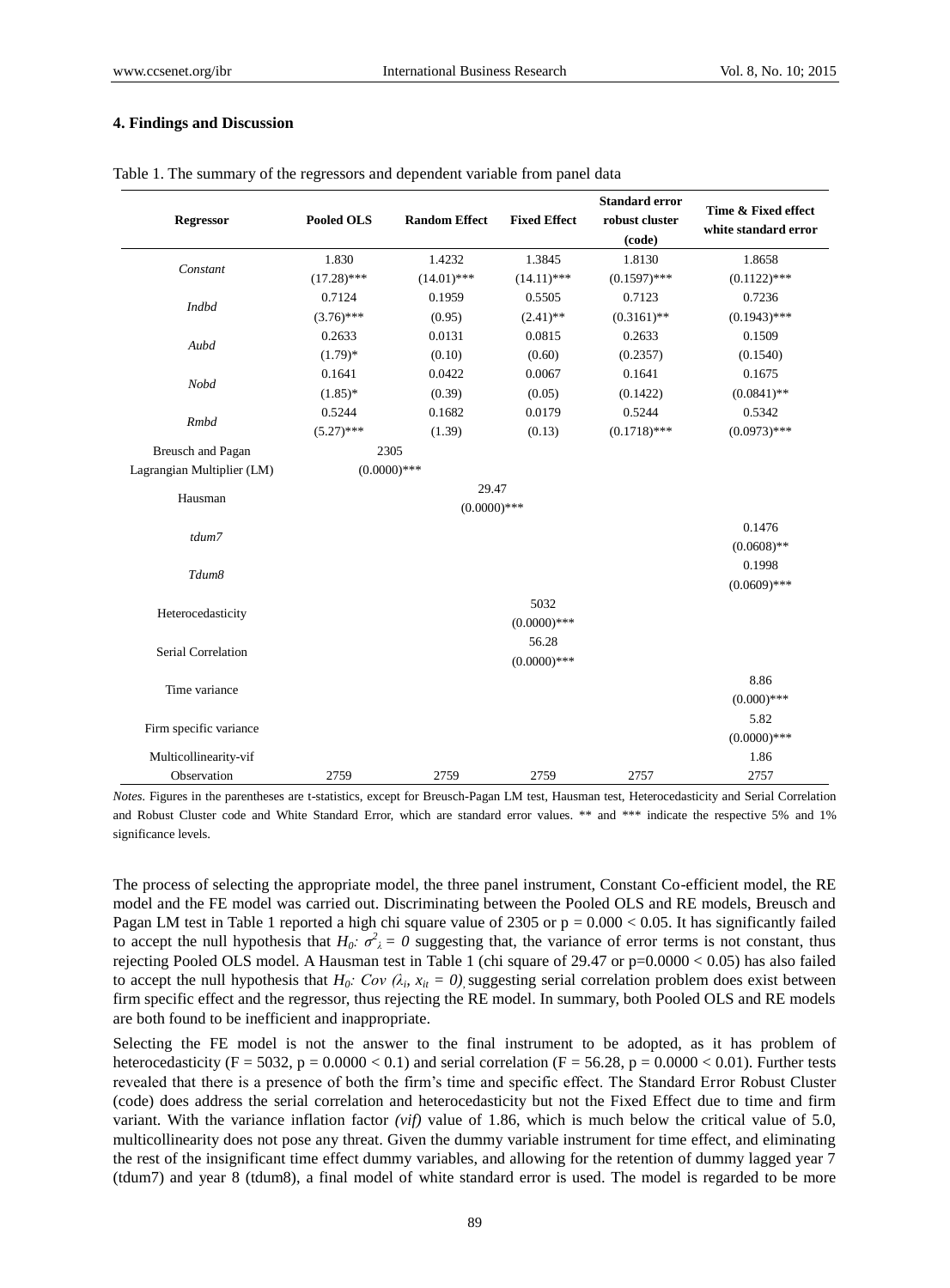robust to some kinds of misspecification while permitting for intra group correlation.

Regressing, all the exogenous variables against the endogenous variable find that a propitious acceptance of independent directors is associated strongly with the company's ability to generate profit. The white standard error gives a strong t-statistic of 3.72 or  $p = 0.000 < 0.01$ , with standard error value of 0.1943, concurring with H1, that independent directors who are propitiously accepted at the board room and committee would significantly steer the company towards profit generation. Consistent with the pragmatic approach taken at the board room where the highest decision making is made pertinent to company's policy and strategy, it will involve greater participation of independent directors. Likewise there is also a significant impact on profit generation when independent directors' involvement is favored at the nomination committee. This is found to be significant with t-statistic at 1.99 or  $p = 0.046 < 0.05$ , at standard error equals 0.0841, supporting H2 that, independent directors who are members of the nomination committee are viewed preferably to move the firms toward profit generation. The Malaysian code of corporate governance, as stated clearly in Part 2 AA VIII, strongly recommends the nomination committee should be made up wholly of independent directors. This is to complement section 128 of the Companies Act 1965, which will specifically govern the appointment and dismissal of directors of a public owned company by simple or ordinary resolution. Getting the serious involvement of independent directors in nominating, appointing and reappointing directors would ensure that the appointment is not taken lightly. Directors know that their performance will be monitored and evaluated. Independent directors may also use their wealth of experience to nominate directors who have the potential to possess good business acumen that would translate directors' responsibility into revenue and profit generation.

Regressing remuneration committee against profit, finds significant t-statistic of 5.49 or  $p = 0.000 < 0.01$ , with standard error equals 0.0973 for remuneration committee, thus extending leverage to H3 that independent directors in the remuneration committee are favorably associated, to steer the firms towards profit generation. Independent directors' role in remuneration committee is to evaluate the level of compensations or rewards that is accrued to executive directors of the company. Theoretically and practically rewards to executive directors would be directly linked to their level of performance. In this respect, independent directors will provide an impartial and objective decision as to the rewards accrued to executive directors. The latter, knowing that their compensation will be evaluated on the basis of their performance will certainly not sit on its laurel but continue to find constructive and positive ways to generate company's revenue and profit. Indeed this is consistent with the findings in research by Cook et al. 2011, where independent directors sitting in the compensation committee enhance trading performance on sales.

Finally regressing independent directors as audit committee find no significant impact on profit with t-statistic at 0.98 or  $p = 0.327 > 0.05$ , 0.1 confidence level, with standard error equals 0.1540. It thus fails to accept H4 that independent directors who are also members of the audit committee would drive the firm towards profit generation. As an audit committee, the independent directors will perform the monitoring activities to ensure that compliance in policy implementation is carried out at the upper level. Like the internal and external auditors, there is no evidence of revenue generation that can be contributed by the audit committee. This is perhaps due to the fact that the company may require the audit committee to focus its responsibility more on meeting compliance rather than anything else.

#### **5. Conclusion**

Highlighting the needs to appoint independent directors in preserving good corporate governance has been the leading issue for discussion among researchers, academic peers and policy makers. Striking a balance between policy compliance and firms' performance has been hotly pursued. While the company takes serious view of policy compliance and transparent reporting, organization performance is equally important. Independent directors undertake complementary auditing role in the audit committee with the primary purpose to pursue compliance in reporting and policy's implementation. There is no evidence that it will lead to firm's performance. Independent directors who serve in the nomination committee will be given the opportunity to recommend to the board the candidate who may possess the business and entrepreneurial acumen to be the directors of the company, and translate the potential to generate income. On another note, directors whose performance is evaluated by independent directors at the remuneration committee would respond to a call that they no longer be given a free ride. The time has come that will push them to achieve company's performance through income generation. This research is conducted with the company's overview towards independent directors over the years, and there is some striking evidence that independent directors are being accepted more favorably. By being accepted more propitiously both at the committee and at the board, independent directors' engagement in the company has contributed to firms' income generation.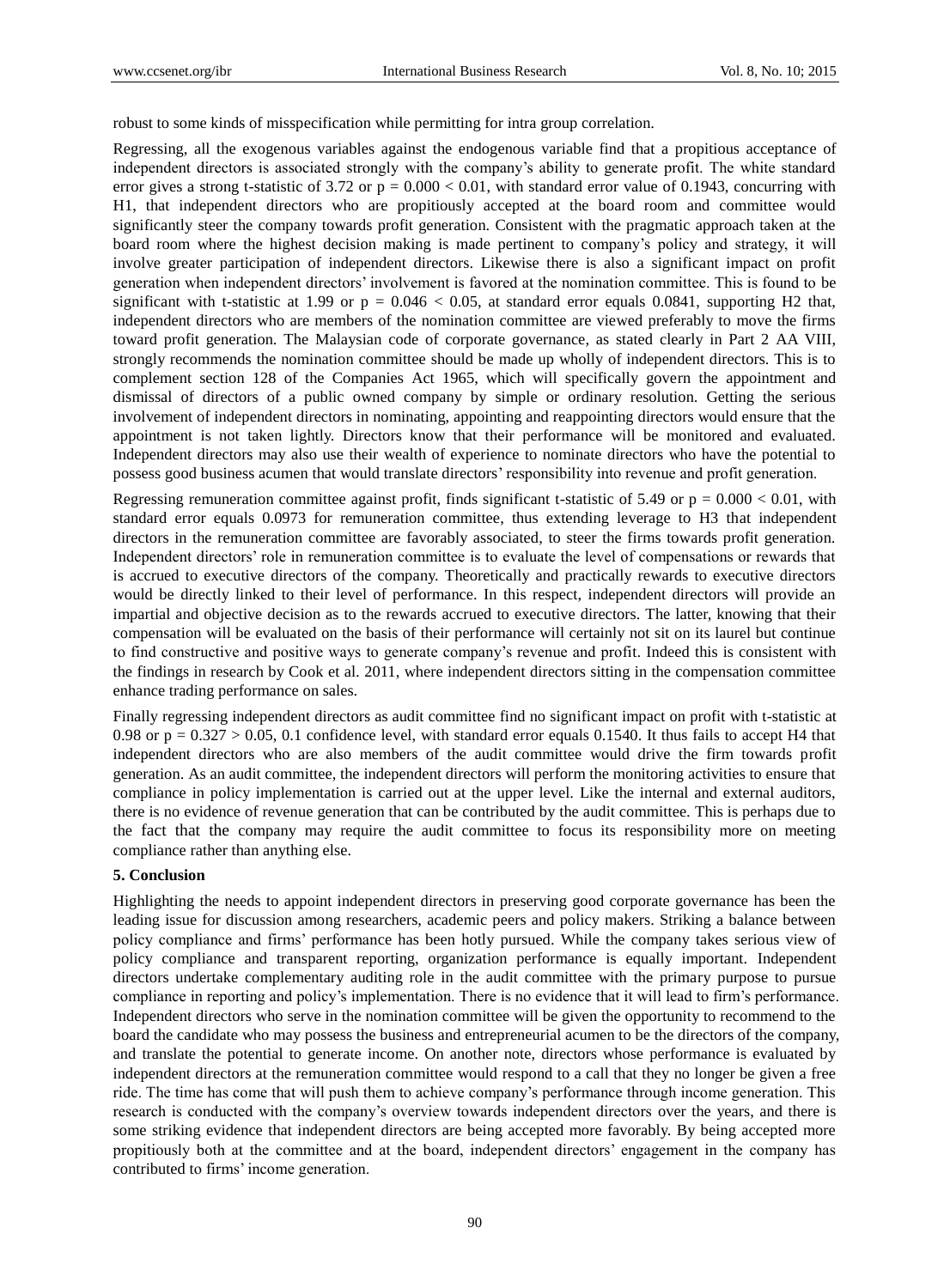#### **Acknowledgements**

The author would like to express its deepest appreciation and thanks to the Ministry of Higher Education for the fundamental research grants reference: FRGS/05(33)/805/2011 (74), to finance the undertakings of this research project.

#### **References**

- Anderson, C. R., & Reeb, M. D. (2004). Board composition: Balancing family influence in S & P 500 firm. *Administrative Science Quarterly, 49*, 209-237.
- Baysinger, B. D., & Hoskisson, R. E. (1990). The composition of boards of directors and strategic control. *Academy of Management Review, 15*, 72-87.
- Bai, Y. S., & Nam, D. W. (2009). An analysis of the impacts of corporate governance on the financial performance of the Chinese banks. *International Journal of Revenue Management, 3*(1), 102-118. <http://dx.doi.org/10.1504/IJRM.2009.023140>
- Beasley, M. S., Carcello, J. V., Hermanson, D. R., & Neal, T. L. (2009). The audit committee oversight process. *Contemporary Accounting Research, 26*(1), 65-122[. http://dx.doi.org/10.1506/car.26.1.3](http://dx.doi.org/10.1506/car.26.1.3)
- Berle, M., & Means, G. (1932). *The modern corporation and private property.* New York: Macmillan.
- Bhagat, S., & Black, B. (2002) The non-correlation between board independence and long term firm performance. *Journal of Corporate Law, 30*, 232-273.
- Brickey, K. F. (2003). *From enron to worldcom and beyond: life and crime after Sarbanes-Oxley*. 81 Wash. U. L. Q.<http://dx.doi.org/10.2139/ssrn.447100>
- Choi, J., Park, W., & Yoo, S. (2007). The value of outside directors: Evidence from corporate governance reform in Korea. *Journal of Financial and Quantitative Analysis, 42*(4), 941-962. http://dx.doi.org/10.1017/S0022109000003458
- Cohen, J., Krishnamoorthy, G., & Wright, A. (2004). The corporate governance mosaic and financial reporting quality. *Journal of Accounting Literature*, *23*, 87-148.
- Cook, D. O., & Barbara Wang, H. B. (2011). The informativeness and ability of independent multi-firm directors. *Journal of Corporate Finance, 17*, 108-121.<http://dx.doi.org/10.1016/j.jcorpfin.2010.08.007>
- Dahya, J., & McConnel, J. (2007). Board composition, corporate performance and the Cadbury Committee recommendation. *Journal of Financial and Quantitative Analysis, 42*, 535-564. http://dx.doi.org/10.1017/S0022109000004099
- Daily, C. M., Dalton, D. R., & Camella Jr, A. A. (2003). The Governance: Decades of dialogue and data. *The Academy of Management Review, 28*(3), 371-382.
- De Andreas, P., Azofra, V., & Lopez, F. (2005). Corporate boards in OECD countries: Size, composition, functioning and effectiveness. *Corporate Governance, 13*(2), 197-210. http://dx.doi.org/10.1111/j.1467-8683.2005.00418.x
- Dugan, I. J., & Spurgeon, D. (2002). Partners in peril: For most at Anderson Enron wasn't a client but now it is a problem. *The Wall Street Journal*, *21 C1.*
- Fich, E. M., & White, L. (2005). Why do CEOs reciprocally sit on each other's boards? *Journal of Corporate Finance, 11*, 175-195. http://dx.doi.org/10.1016/j.jcorpfin.2003.06.002
- Fleischer, A., Hazard, G. C., & Klipper, M. A. (1988). *Board games: The changing shape of corporate power.*  Boston, MA: Little, Brown.
- Giovannini, R. (2010). Corporate governance, family ownership and performance. *Journal of Management & Governance, 14*, 145-166. http://dx.doi.org/10.1007/s10997-009-9093-x
- Hermalin, B., & Weisbach, M. S. (2003). Boards of directors as an endogenously determined institution:a survey of the economic literature. *Economic Policy Review, 9*, 7-26.
- Hillman, A. J., Withers, M. C. & Collins, B. J. (2009). Resource Dependence Theory: A Review. *Journal of Management, 5*(6), 1404-1427. http://dx.doi.org/10.1177/0149206309343469
- Jackling, B., & Johl, S. (2009). Board structure and firm performance: Evidence from India's top companies. *Corporate Governance: An International Review, 17*(4), 492-509. http://dx.doi.org/10.1111/j.1467-8683.2009.00760.x